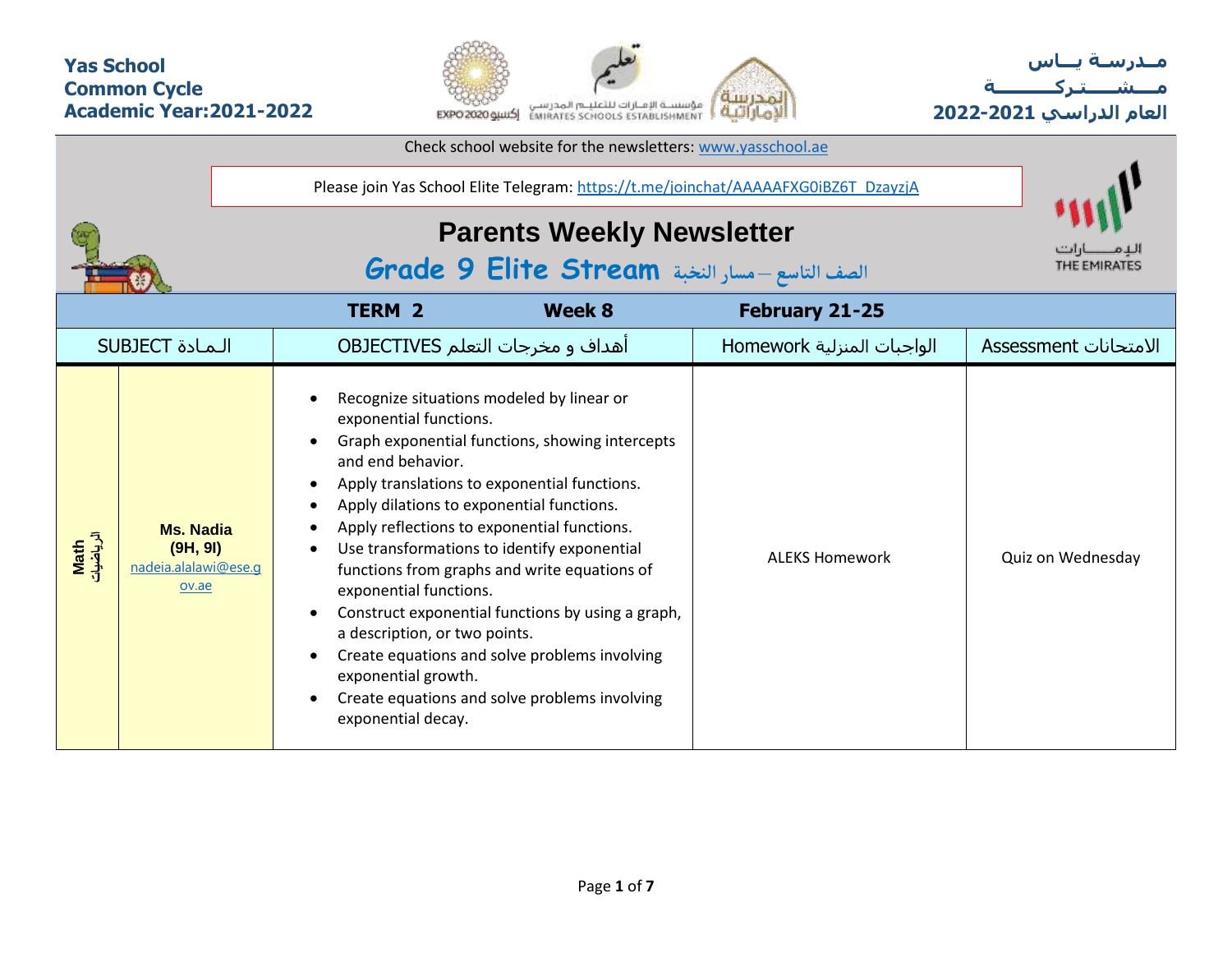| Solve exponential equations.<br>$\bullet$<br>Recognize situations modeled by linear or<br>exponential functions.<br>Graph exponential functions, showing intercepts<br>and end behavior.<br>Apply translations to exponential functions.<br>Apply dilations to exponential functions.<br><b>Ms. Amal</b><br>Apply reflections to exponential functions.<br>الرياة<br>Math<br>(9E, 9F, 9G)<br>Use transformations to identify exponential<br>$\bullet$<br>amal.eahmed@ese.g<br>functions from graphs and write equations of<br>ov.ae<br>exponential functions.<br>Construct exponential functions by using a graph,<br>a description, or two points.<br>Create equations and solve problems involving<br>exponential growth.<br>Create equations and solve problems involving<br>exponential decay. | <b>HW in ALEKS:</b><br><b>HW22</b><br><b>HW23</b><br><b>HW24</b><br><b>HW25</b> | Quiz 6 every<br>Wednesday<br>Lessons:<br>$10-1$<br>$\bullet$<br>$10-2$<br>$\bullet$<br>$10-3$<br>$\bullet$<br>$10-4$<br>$\bullet$<br>$10-5$<br>$\bullet$<br>$10-6$<br>$\bullet$ |
|----------------------------------------------------------------------------------------------------------------------------------------------------------------------------------------------------------------------------------------------------------------------------------------------------------------------------------------------------------------------------------------------------------------------------------------------------------------------------------------------------------------------------------------------------------------------------------------------------------------------------------------------------------------------------------------------------------------------------------------------------------------------------------------------------|---------------------------------------------------------------------------------|---------------------------------------------------------------------------------------------------------------------------------------------------------------------------------|
|----------------------------------------------------------------------------------------------------------------------------------------------------------------------------------------------------------------------------------------------------------------------------------------------------------------------------------------------------------------------------------------------------------------------------------------------------------------------------------------------------------------------------------------------------------------------------------------------------------------------------------------------------------------------------------------------------------------------------------------------------------------------------------------------------|---------------------------------------------------------------------------------|---------------------------------------------------------------------------------------------------------------------------------------------------------------------------------|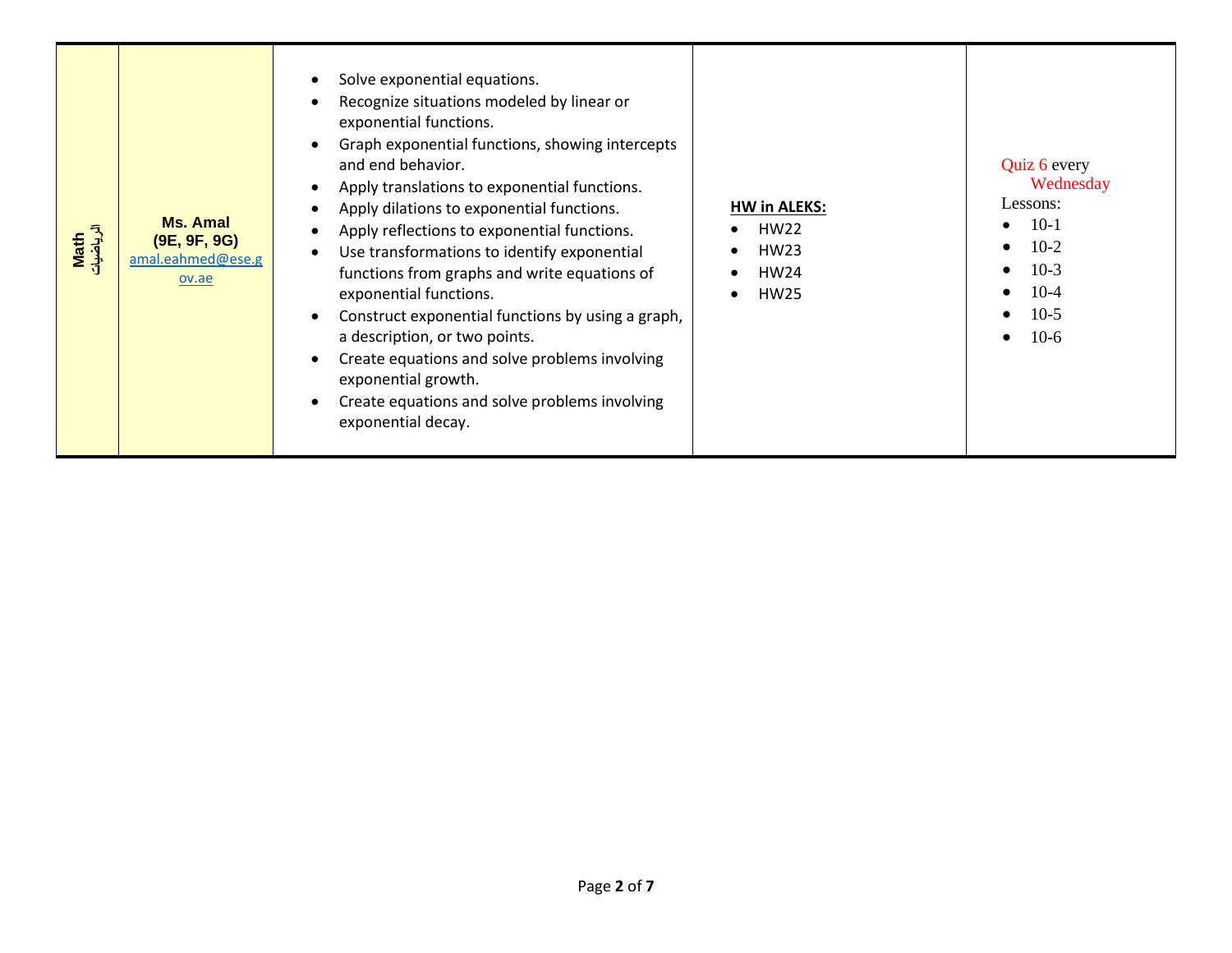| English<br>اللغة الإنجليزية | <b>Mr. Muhammad</b><br>(9E, 9F)<br>muhammad.tahir@ese.<br>gov.ae<br><b>Ms. Eman</b><br>(9H, 9I, 9G)<br>eman.soliman@ese.gov.ae | <b>Grade 9 New Interactions 2</b><br><b>Term 2 (Chapter 5 Live and Learn!!)</b><br>Lessons:<br>(Topics LS: Listening 3: Understanding and<br><b>Describing Location)</b><br>(Topics RW: writing 1: Keep Learning)<br>(Literature Book: Sick and Alone / Learning to Farm)<br>(Self-paced: chapter 6/7 reading and practice)<br><b>Learning Objectives:</b><br><b>Lexis:</b> Understanding expressions for describing<br>$\bullet$<br>location and giving directions.<br><b>Listening:</b> Listening for location.<br>$\bullet$<br><b>Speaking: Describing map locations and</b><br>following directions; finding places on a map;<br>giving directions; asking for clarification<br><b>Writing:</b> Writing the summary of a letter. Writing<br>a letter to the editor of a sports publication in<br>response to the text.<br><b>Critical thinking: Interpreting Maps</b><br><b>Functional/ skill language:</b> Expressing location<br>$\bullet$<br>with the prepositions in, on, and at; asking for<br>clarification.<br>Search and documentation: Searching and<br>$\bullet$<br>finding relevant sources on the Internet;<br>evaluating and selecting appropriate sources and<br>data; using data selectively to create their own<br>document.<br>Lexis: {science, Collocations, and education}<br>Continents, locate, directions, intersection,<br>opposite, effort, fixed, genes, growth, motivate,<br>positive, progress, review, successful, tools, wise. | <b>Achievements</b><br><b>Offline Tasks:</b><br>Activities assigned via<br>Classkicks/padlet/Wizer.<br>Assignment 1/2/3 on LMS.<br>lesson 7-8 literature<br>Writing stage 3 practice.<br><b>During the session Tasks:</b><br><b>Activities allocated on</b><br>different e-tools:<br><b>WordWall, Padlet, Quizziz,</b><br><b>Nearpod, Mentimeter,</b><br>Wizer, classkicks, ISL, etc.<br>MyOn: practice reading. | <b>Assessment</b><br>Listening practice<br>$\odot$<br><b>Weekly Quiz</b><br>$\bullet$<br>Self-study paced<br>literature chapters<br>7&8. ① |
|-----------------------------|--------------------------------------------------------------------------------------------------------------------------------|-----------------------------------------------------------------------------------------------------------------------------------------------------------------------------------------------------------------------------------------------------------------------------------------------------------------------------------------------------------------------------------------------------------------------------------------------------------------------------------------------------------------------------------------------------------------------------------------------------------------------------------------------------------------------------------------------------------------------------------------------------------------------------------------------------------------------------------------------------------------------------------------------------------------------------------------------------------------------------------------------------------------------------------------------------------------------------------------------------------------------------------------------------------------------------------------------------------------------------------------------------------------------------------------------------------------------------------------------------------------------------------------------------------------------------------------------------------------|------------------------------------------------------------------------------------------------------------------------------------------------------------------------------------------------------------------------------------------------------------------------------------------------------------------------------------------------------------------------------------------------------------------|--------------------------------------------------------------------------------------------------------------------------------------------|
|-----------------------------|--------------------------------------------------------------------------------------------------------------------------------|-----------------------------------------------------------------------------------------------------------------------------------------------------------------------------------------------------------------------------------------------------------------------------------------------------------------------------------------------------------------------------------------------------------------------------------------------------------------------------------------------------------------------------------------------------------------------------------------------------------------------------------------------------------------------------------------------------------------------------------------------------------------------------------------------------------------------------------------------------------------------------------------------------------------------------------------------------------------------------------------------------------------------------------------------------------------------------------------------------------------------------------------------------------------------------------------------------------------------------------------------------------------------------------------------------------------------------------------------------------------------------------------------------------------------------------------------------------------|------------------------------------------------------------------------------------------------------------------------------------------------------------------------------------------------------------------------------------------------------------------------------------------------------------------------------------------------------------------------------------------------------------------|--------------------------------------------------------------------------------------------------------------------------------------------|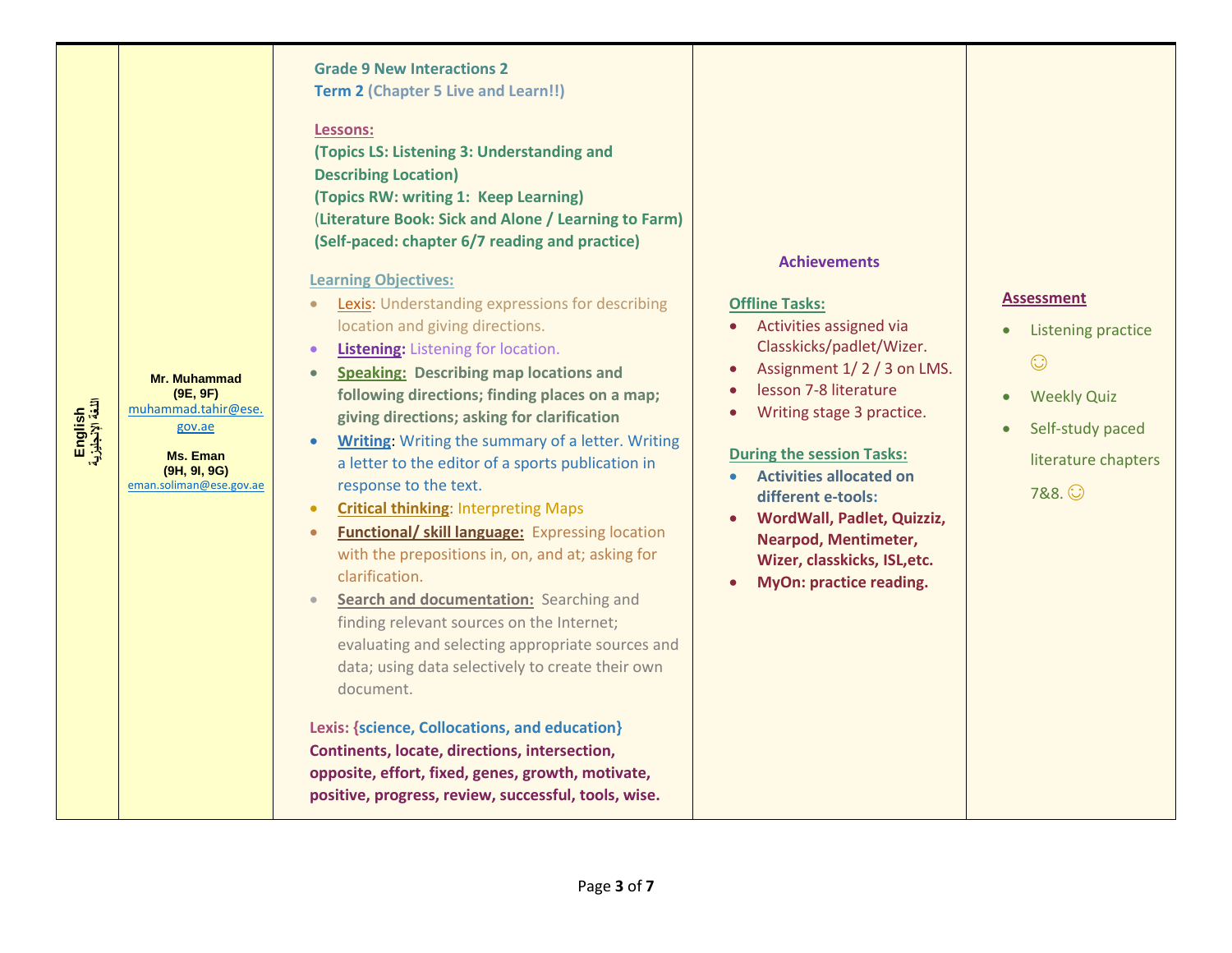| Biology<br>الأحياء      | <b>Ms. Abiola</b><br>Abiola.Dosumu@moe.g<br>ov.ae   | <b>Unit 1: Ecology</b><br><b>Module 4: Population Ecology</b><br><b>Lesson 2: Human Population</b><br><b>Lesson Objectives:</b><br>$\checkmark$ What factors affect population size                                                                                                                                    | <b>Homework on Inspire Science</b>                       | Weekly quiz on LMS                                                                                                                                |
|-------------------------|-----------------------------------------------------|------------------------------------------------------------------------------------------------------------------------------------------------------------------------------------------------------------------------------------------------------------------------------------------------------------------------|----------------------------------------------------------|---------------------------------------------------------------------------------------------------------------------------------------------------|
| Physics<br>الفیزیباء    | Mr. Bibin<br>bibin.kuriakose@ese.<br>gov.ae         | Define circular motion and calculate its<br>$\bullet$<br>speed.<br>Define centripetal force and calculate<br>$\bullet$<br>average velocity during circular motion.<br>To relate centripetal force to centripetal<br>$\bullet$<br>acceleration.<br>To calculate centripetal acceleration from<br>$\bullet$<br>velocity. | Homework on Nearpod                                      | Weekly Quiz on LMS                                                                                                                                |
| Chemistry<br>الكيمياء   | Mr. Carl<br>Carl.addison@ese<br>.gov.ae             | Covering the following Lessons<br>$\checkmark$<br>4.1 - General propertied of Aqueous solutions<br>$\checkmark$<br>4.2 - Precipitation reactions<br>$\checkmark$<br>4.3 - Acid - Base Reactions<br>$\checkmark$                                                                                                        | Work to be completed on LMS given<br>for Homework        | Pop Quiz Tuesday<br>22 <sup>nd</sup> Covering<br>previous week's<br>learning.                                                                     |
| Arabic<br>اللغة العربية | المعلم سامر (بنين)<br>samir.barahmeh@<br>ese.gov.ae | الفكاهة وصناعة الضحك<br>الممنوع من الصرف                                                                                                                                                                                                                                                                               | متابعة الواجبات عبر التيمز.<br>التواصل الدائم مع المعلم. | اختبارات يومية لقياس مدى<br>استيعاب الطلاب للمادة المدروسه.<br>سلم التجسساح<br>لاستنك القمام<br>عظم عمل في العالم<br>عتقد اثنه بامكائير<br>lik La |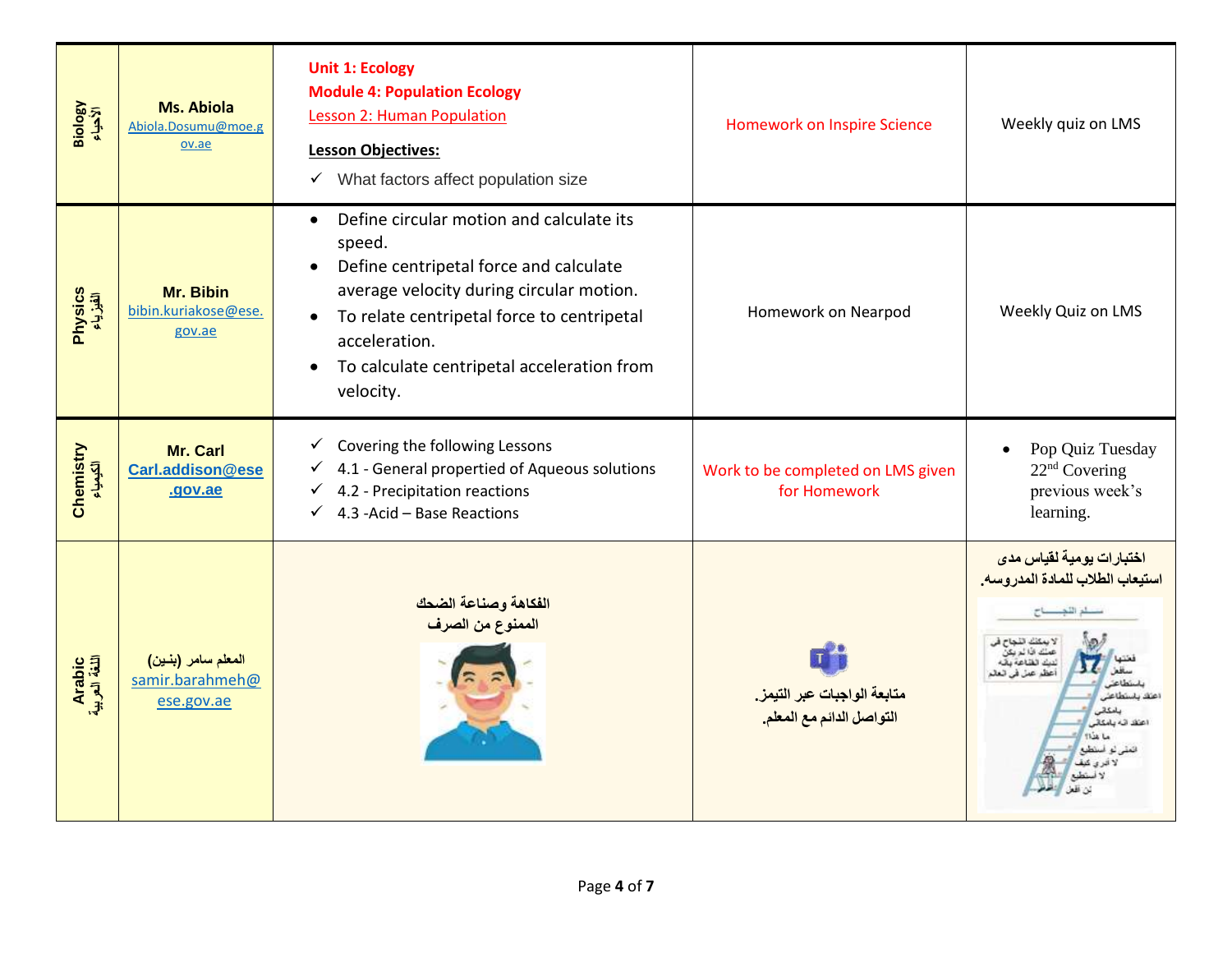| Arabic<br>اللغة العربية                    | المعلمة شيخة (بنات)<br>shaikha.alzeyoudi@<br>moe.gov.ae                    | الفكاهة وصناعة الضحك<br>الممنوع من الصرف      | <b>u</b><br>متابعة الواجبات عبر التيمز.<br>التواصل الدائم مع المعلمة.<br>$\bullet$<br>$(050 - 6708902)$                                                                  | اختبارات يومية لقياس مد <i>ى</i><br>استيعاب الطلاب للمادة المدروسه.<br>سلم التجارح<br>لايمكنك النجاح في<br>عملك فا لم يكن<br>لديك الظاعة يقه<br>أعظم عمل في العالم<br>باستطاعته<br>عتقا باستطاعنا<br>بامكاثر<br>اعتقد اثه بامکانی<br>ما هذا؟<br>انعفى لو استطوع<br>لا لتری کنیف<br>لا استطبع<br>لين اللعل |  |  |  |  |
|--------------------------------------------|----------------------------------------------------------------------------|-----------------------------------------------|--------------------------------------------------------------------------------------------------------------------------------------------------------------------------|-----------------------------------------------------------------------------------------------------------------------------------------------------------------------------------------------------------------------------------------------------------------------------------------------------------|--|--|--|--|
| التربية<br>الإسلامية<br>Islamic            | المعلمة نوف<br>nouf.kazim@ese.gov.<br>$ae$                                 | الواقعة الجزء الثانى<br>تبشير و تحذير         | الانتهاء من حل دروس الكتاب                                                                                                                                               | آخر موعد لتسميع الآيات من<br>سورة الحجرات أو سورة الواقعه                                                                                                                                                                                                                                                 |  |  |  |  |
| Studies + ME<br>اجتماعيات<br>Social        | المعلمة أمل<br>amal.almehri@ese.g<br>ov.ae                                 | ھويت <i>ى</i> مسىؤوليت <i>ى</i>               | حل أنشطة LMS                                                                                                                                                             | اختبار التقويم الثان <i>ي</i> ف <i>ي ز</i> م <i>ن</i><br>الحصة : درس خليجنا عربى +<br>التاريخ فكر يتحدث                                                                                                                                                                                                   |  |  |  |  |
|                                            | المعلم سامر (9G)<br>samir.ali@ese.gov.ae                                   | Project: Final Tuning for the Speaker Housing | <b>Activities on LMS</b>                                                                                                                                                 | <b>None</b>                                                                                                                                                                                                                                                                                               |  |  |  |  |
| <b>Computer Science</b><br>علوم الكومبيوتر | المعلمة شيماء (1-9)<br>Shayma.Habboush@ese.<br>gov.ae                      | <b>Project: Create Speaker Housing</b>        | <b>LMS Activities</b>                                                                                                                                                    | None                                                                                                                                                                                                                                                                                                      |  |  |  |  |
|                                            | المعلمة مجد<br>(9E, 9F, 9H)<br>majd.alashouri@ese.gov.<br>$\underline{ae}$ | Final Project - Speaker housing               | <b>LMS Activities</b>                                                                                                                                                    |                                                                                                                                                                                                                                                                                                           |  |  |  |  |
| Visual Art<br>الظنون البصرية               | المعلمة فاتن (بنين)<br>faten.koussa@ese.gov<br>$a$ e                       | درس تباین و تعدد                              | قم برسم واحدة من الأواني الفخارية من<br>الحضارة الإسلامية بها ملامح التأثر بالفن<br>الصيني موضحا ما تثيره من دلالات و معان لدى<br>المشاهد و تسليم اللوحة على LMS للتقييم |                                                                                                                                                                                                                                                                                                           |  |  |  |  |
|                                            | المعلمة جيهان (بنات)<br>gehan.elhawy@ese.go<br>$va$                        | فن للمجتمع                                    | <mark>تمرين عملي ـ تباين وتعدد</mark><br>تقوم الطالبة بإنتاج عمل فنى يعتمد على <mark>التباين</mark><br>ومن ثم تحميله مقرر LMS                                            |                                                                                                                                                                                                                                                                                                           |  |  |  |  |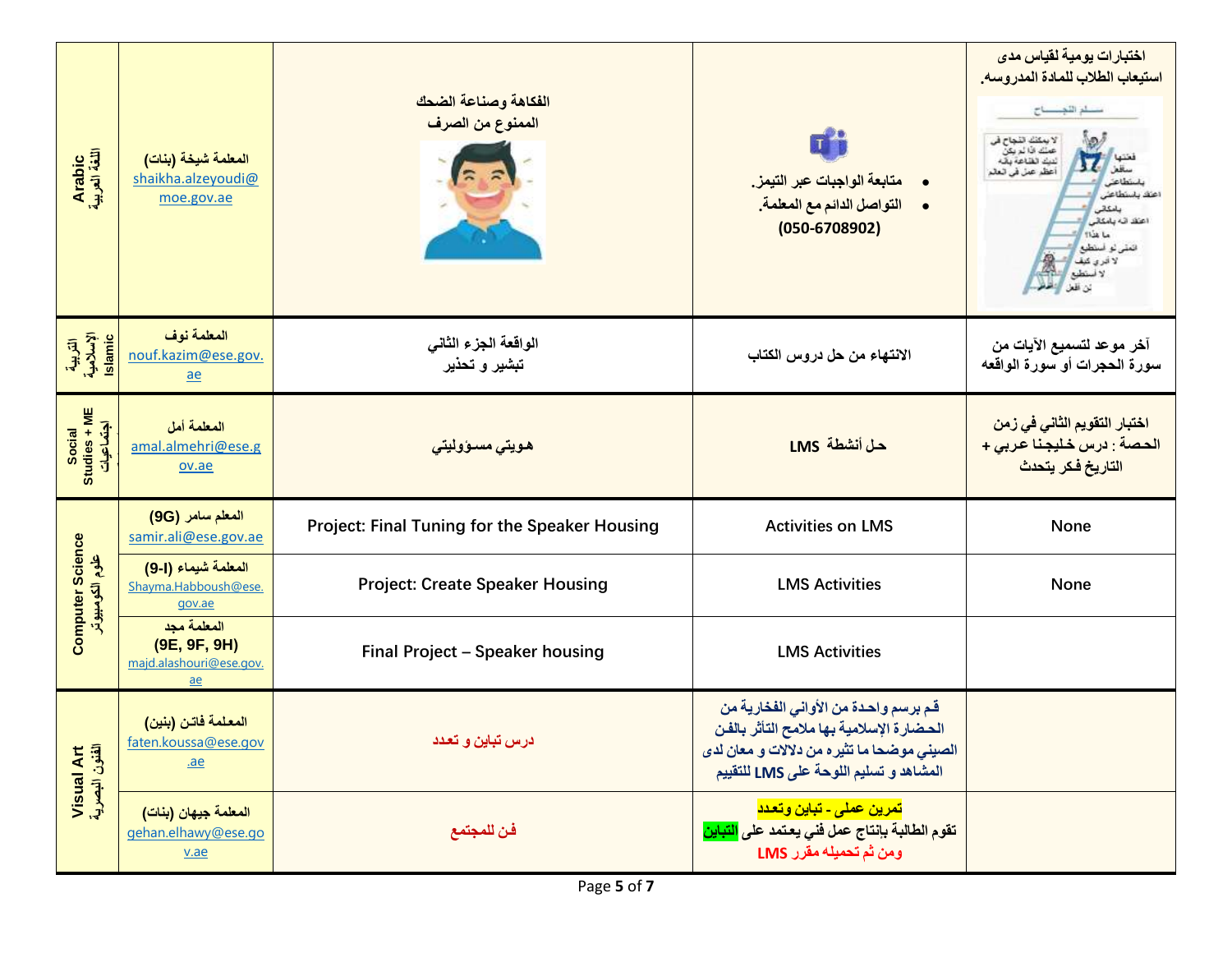| <b>Drama</b><br>24                                         | المعلم محمود صابر (بنين)<br>mahmoud.hmohamed@<br>ese.gov.ae                | تطوير النص المسرحى بالارتجال                                                                                                                                                                         |                             |                                   |
|------------------------------------------------------------|----------------------------------------------------------------------------|------------------------------------------------------------------------------------------------------------------------------------------------------------------------------------------------------|-----------------------------|-----------------------------------|
|                                                            | المعلم سلمان (بنين)<br>Selmen.zenned@ese.<br>gov.ae                        | الغناء العربى                                                                                                                                                                                        |                             |                                   |
| Music<br>موسیقی                                            | (بنات) المعلمة رحمه<br>Rahma.Mehrez@ese.g<br>ov.ae                         | الإيقاع البحري والفنون الشعبية البحرية في دولة الإمارات العربية المتحدة                                                                                                                              |                             |                                   |
| التربية الصحية والرياضية<br>Physical & Health<br>Education | <b>Mr. Wassim</b><br>(Boys)<br>wassim.khouaja@ese.gov.<br>$\underline{ae}$ | <b>ATHLETICS: Relay</b>                                                                                                                                                                              | <b>SELF-LEARNING IN LMS</b> |                                   |
|                                                            | <b>Ms. Sabiha (Girls)</b><br>sabiha.alkerwi@moe.gov.a<br>$\mathbf{e}$      | <b>Volleyball Introduction - Dig</b>                                                                                                                                                                 | <b>SELF-LEARNING IN LMS</b> |                                   |
|                                                            | Mr. Yi Zeng (Boys)<br>Yi.Zeng@ese.gov.ae                                   | 1. Be able to use the words in the<br>sentence. 困 sleepy, 晚 late, 容易<br>easy, 难 difficult, 帮 help<br>2. Be able to use the emotion words to<br>make a sentence. " Nervous 紧张, Worry<br>担心, scared 害怕 | LMS-LESSON3-TASK1           | Speaking exam<br>during the class |
| Mandarin<br>البرنامج الصيني                                | <b>Ms. Li Shuai</b><br>(Girls)<br>Shuai.Li@ese.gov.ae                      | 1. Be able to use the words in the<br>sentence. 困 sleepy, 晚 late, 容易<br>easy, 难 difficult, 帮 help<br>2. Be able to use the emotion words to<br>make a sentence. " Nervous 紧张, Worry<br>担心, scared 害怕 | Lms-lesson3-task1           | Speaking exam<br>during the class |